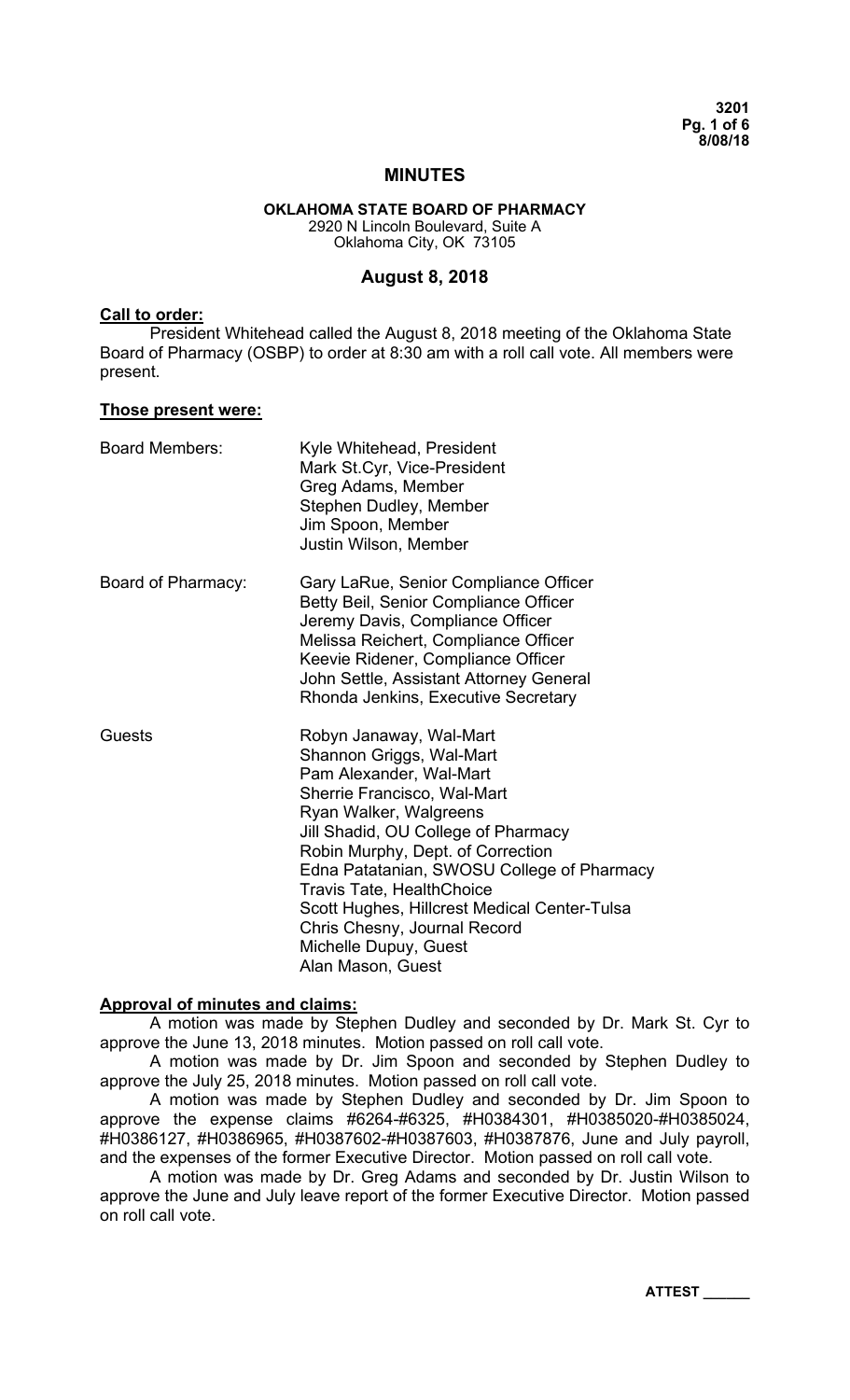# **Cancellation of Pharmacist, Pharmacies, Facilities, and Technicians:**

 After a review of the cancellation list presented, a motion was made by Dr. Justin Wilson and seconded by Stephen Dudley to approve the cancellation list of those that did not renew within the renewal time period. Motion passed on roll call vote.

#### **Board reviews approved Continuing Education (CE) programs:**

The Board reviewed the 3rd quarter list of CE programs that had been submitted and approved by the CE Committee on June 15, 2018.

Motion was made by Dr. Jim Spoon and seconded by Dr. Mark St.Cyr to accept the approved list of CE programs that had been submitted. Motion passed on roll call vote.

#### **Board sets future Board meetings:**

The Board has scheduled January 16, 2019 as the regular scheduled meeting. The next two dates scheduled are Wednesday September 26, 2018 and Wednesday November 28, 2018.

#### **Board welcomes P-4 Students:**

 The Board welcomed the students from both the University of Oklahoma and Southwestern Oklahoma State University Colleges of Pharmacy attending the Board meeting. All students will attend a Board meeting during their final year of college.

## **Board holds discussion on the selection and hiring of an Interim Executive Director:**

 A motion was made by Dr. Mark St.Cyr and seconded by Dr. Greg Adams to go into Executive Session to discuss the selection and hiring of an Interim Executive Director. Motion passed on roll call vote.

 A motion was made by Dr. Justin Wilson and seconded by Dr. Mark St. Cyr to return from Executive Session. Motion passed on roll call vote.

 A motion was made by Dr. Jim Spoon and seconded by Dr. Mark St.Cyr that the Board hire Dr. Dorothy Gourley as the Interim Executive Director with a start date of August 13, 2018. Motion passed on roll call vote

### **Board holds discussion regarding the search for a new Executive Director:**

 The Board held a brief discussion on what they would like to see done as the search for a new Director begins. It was the consensus of the Board to ask the new Interim Director to organize and set up a committee and to begin the search for those to serve on the committee. A discussion of progress will be held at the next Board meeting.

#### **Board discusses the Fiscal Year 2019 Legal Services Contract between OSBP and the Office of the Attorney General:**

 The Board reviewed the pending contract between the Oklahoma State Board of Pharmacy and the Office of the Attorney General. Assistant Attorney General, John Settle, discussed with the Board the obligations of the contract. He stated that the contract was for \$108,000.00 for a 12-month/75% time contract.

 Motion was made by Dr. Jim Spoon and seconded by Stephen Dudley to accept the contract with the Office of the Attorney General. Motion passed on roll call vote.

#### **Board interviews Reciprocity and Score Transfer applicants:**

 The Board was called to order to interview twelve (12) Reciprocity applicants and one (1) Score Transfer applicant. All applicants had taken and passed the Oklahoma Multi-State Jurisprudence Exam.

| <b>Reciprocities:</b>  |      |             |     | <b>Score Transfer:</b> |    |
|------------------------|------|-------------|-----|------------------------|----|
| <b>Justin Acri</b>     | OH   | Truong Pham | VA  | Jason Flynn            | WI |
| Diana Campbell         | TX.  | Cesar Sison |     |                        |    |
| <b>Brandon Coggins</b> | AR I | Erik Sparks | NV. |                        |    |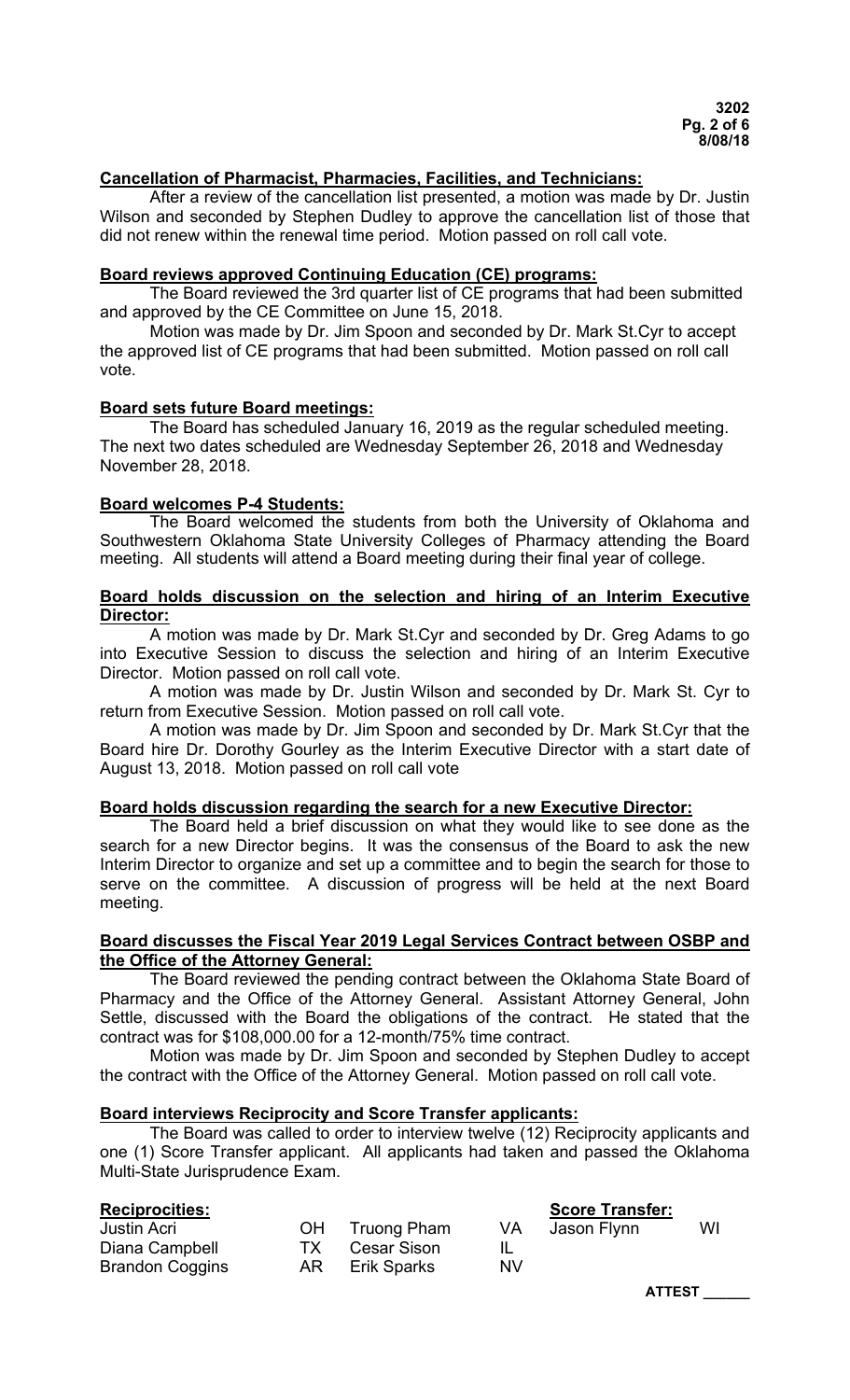| Michael Green      | IA. | <b>Adam Stricklin</b> | AR. |
|--------------------|-----|-----------------------|-----|
| Seth Green         | UT  | Thong Trao            | MN  |
| <b>Dirk Harris</b> | IN  | Adam Kersten          | NF. |

#### **OSBP vs. Alicia P. Seifert, Technician #21022, Case No. 1521:**

The Board was called to order by President Whitehead to hear the case of Alicia P. Seifert. Ms. Seifert was not present. Registration Secretary Rhonda Jenkins, testified the she had been properly notified. Carl Deason, owner and Pharmacist in Charge (PIC) of Grove Drive-In Pharmacy testified by phone for the Board.

Assistant Attorney General John Settle presented the Board with the Complaint for review. The Board received notification that Ms. Seifert had been terminated for possession of paraphernalia.

Motion was made by Dr. Justin Wilson and seconded by Stephen Dudley that based on the clear and convincing evidence presented, Ms. Seifert be found guilty as charged. Motion passed on roll call vote.

Motion was made by Dr. Justin Wilson and seconded by Stephen Dudley that the technician permit of Alicia P. Seifert be revoked. Motion passed on roll call vote.

#### **OSBP vs. Brianna Clark, Technician #21144, Case No. 1533:**

The Board was called to order by President Whitehead to hear the case of Brianna Clark. Ms. Clark was not present. Registration Secretary Rhonda Jenkins, testified the she had been properly notified. Senior Compliance Officer, Betty Beil testified for the Board.

Assistant Attorney General John Settle presented the Board with the Complaint for review. Ms. Clark was terminated from Walgreens for testing positive for marijuana.

Motion was made by Dr. Mark St.Cyr and seconded by Dr. Jim Spoon that based on the clear and convincing evidence presented, Ms. Clark be found guilty as charged. Motion passed on roll call vote.

Motion was made by Dr. Mark St. Cyr and seconded by Dr. Jim Spoon that the technician permit of Brianna Clark be revoked. Motion passed on roll call vote.

# **OSBP vs. Paula O'Connor, Technician #11882, Case No. 1534:**

The Board was called to order by President Whitehead to hear the case of Paula O'Conner. Ms. O'Connor was not present. Registration Secretary Rhonda Jenkins, testified the she had been properly notified. Amanda Brooks, Asset Protection Manager for Wal-Mart testified for the Board.

Assistant Attorney General John Settle presented the Board with the Complaint for review. The Board received notification from Wal-Mart that Ms. O'Connor was terminated for theft of cash from the register.

Motion was made by Dr. Jim Spoon and seconded by Stephen Dudley that based on the clear and convincing evidence presented, Ms. O'Connor be found guilty as charged. Motion passed on roll call vote.

Motion was made by Dr. Jim Spoon and seconded by Stephen Dudley that the technician permit of Paula O'Connor be revoked. Motion passed on roll call vote.

### **OSBP vs. Parks Drug #99-8151, Case No. 1518:**

The Board was called to order by President Whitehead to hear the case of Parks Drug. John Bullard, owner and D.Ph. for Parks Drug and Tracie Westervelt, Pharmacist in Charge (PIC) for the Oklahoma license for Parks Drug, were present and chose to appear without Counsel.

Assistant Attorney General, John Settle presented the Board with the Complaint for review. Parks Drug was charged with multiple violations of state and federal regulations and rules including delivering or shipping prescriptions to Oklahoma citizens without having an Oklahoma pharmacy license.

Mr. Settle then presented the Board with an Agreed Order. If the Board accepts the Agreed Order, Parks Drug would agree to the following: Parks Drug admits to guilt on all eleven thousand one hundred and thirty-two (11,132) counts. The pharmacy would agree to probation for five (5) years until August 7, 2023. They would agree to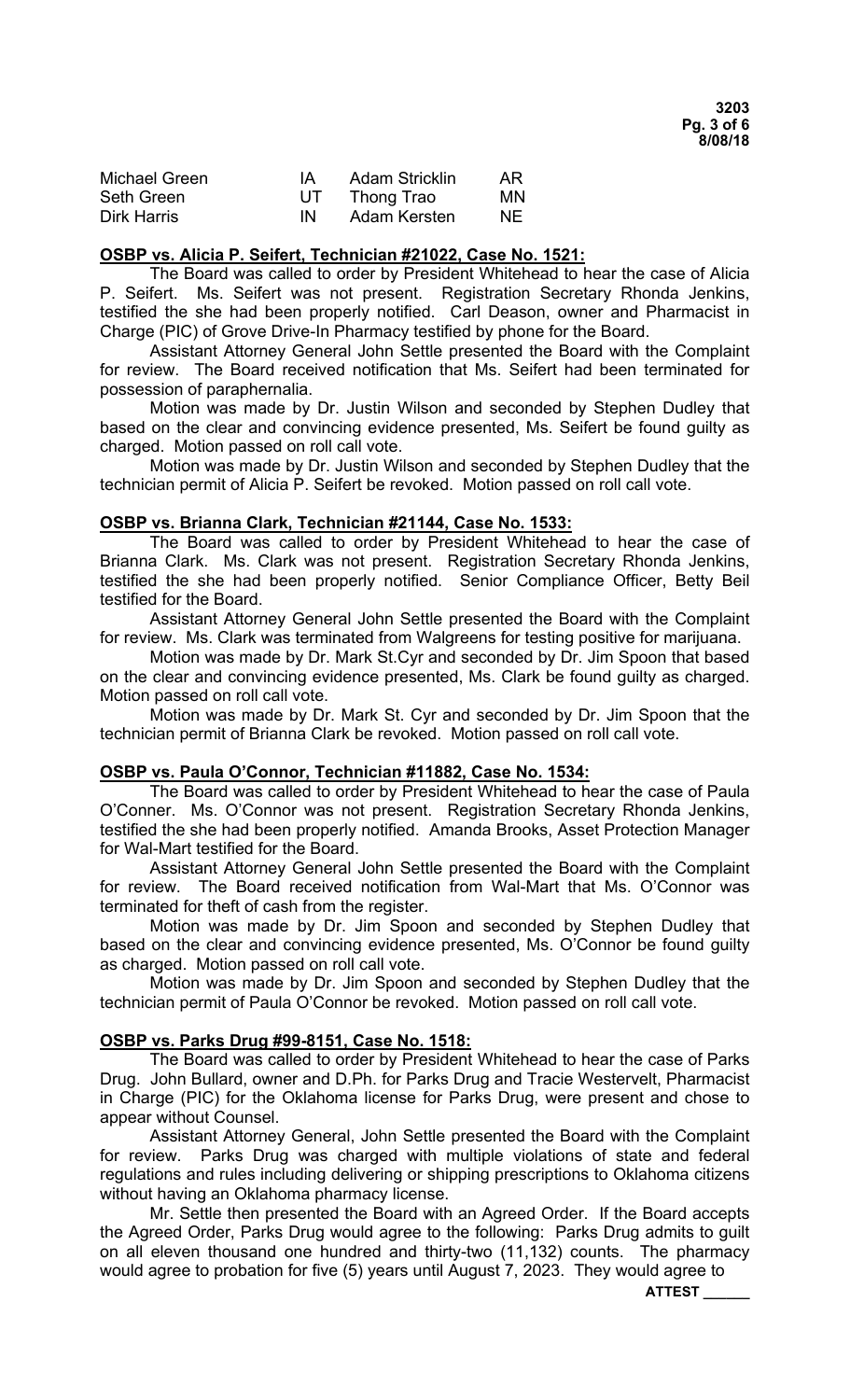pay a fine of \$2.00 per count for a total of \$22, 264.00. The pharmacy will be allowed to make payments with \$4,264.00 being due on August 8, 2018 and \$1500.00 per month for 12 months beginning September 8, 2018 until paid in full.

Motion was made by Dr. Justin Wilson and seconded by Stephen Dudley to accept the Agreed Order as is. Motion passed on roll call vote with Dr. Greg Adams voting "No"

## **OSBP vs. Barry Smith, D.Ph. #11415, Case No. 1523:**

 The Board was called to order by President Whitehead to hear the case of Barry Smith. Mr. Smith was present with his wife Darla and Attorney Libby Scott.

 Assistant Attorney General, John Settle presented the Board with the Complaint for review. Mr. Smith was charged with multiple violations of state and federal regulations and rules including committing theft while working as a registrant.

 Mr. Settle then presented the Board with an Agreed Order. If the Board accepts the Agreed Order, Mr. Smith would agree to the following: Mr. Smith neither admits nor denies guilt on all nine (9) counts. Mr. Smith's license would be suspended and placed on probation for ten (10) year until August 8, 2028. Mr. Smith must remain compliant with his Oklahoma Pharmacist Helping Pharmacist (OPHP) contract during his probation period. He must notify all future employers of his contract with OPHP. After August 30, 2023 Mr. Smith may petition the Board and request that his probation be lifted. Granting probation may be at the Board's discretion upon Mr. Smith showing compliance with his OPHP contract and that practicing would not put the public at risk. During probation, the Board may add to or modify any conditions of the probation that the Board determines necessary to protect the public. Termination of Mr. Smith's OPHP contract is cause for immediate suspension of his license and to require an appearance before the Board to show evidence that he has entered into and is compliant with all conditions of a "Recovery Monitoring Agreement" and that he has a "Fit for Duty" evaluation. Mr. Smith would agree to attend a one-day (8 hour) law seminar in addition to the required 15 hours of CE in the calendar year 2018 and 2019 for a total of 23 hours of CE each year. All CE required to renew his license shall be live during the calendar year of 2019 and 2020.

 Motion was made by Dr. Greg Adams and seconded by Stephen Dudley to accept the agreed order. Motion passed on roll call vote.

### **OSBP vs. Candace M. Gulisao, D.Ph. #14288, Case No. 1536:**

 The Board was called to order by President Whitehead to hear the case of Candace M. Gulisao. Ms. Gulisao was present with Attorney Libby Scott.

 Assistant Attorney General, John Settle presented the Board with the Complaint for review. Ms. Gulisao was charged with multiple violations of state and federal regulations and rules including knowingly or intentionally possessing a controlled dangerous substance (CDS) when such substance was not obtained directly or pursuant to a valid prescription or order from a practitioner.

 Mr. Settle then presented the Board with an Agreed Order. If the Board accepts the Agreed Order, Ms. Gulisao would agree to the following: Ms. Gulisao neither admits nor denies guilt on all fourteen (14) counts. Ms. Gulisao's license would be suspended and placed on probation for ten (10) year until August 8, 2028. Ms. Gulisao must remain compliant with her Oklahoma Pharmacist Helping Pharmacist (OPHP) contract during her probation period. She must notify all future employers of her contract with OPHP. After August 30, 2023 Ms. Gulisao may petition the Board and request that her probation be lifted. Granting probation may be at the Board's discretion upon Ms. Gulisao showing compliance with her OPHP contract and that practicing would not put the public at risk. During probation, the Board may add to or modify any conditions of the probation that the Board determines necessary to protect the public. Termination of Ms. Gulisao's OPHP contract is cause for immediate suspension of her license and to require an appearance before the Board to show evidence that she has entered into and is compliant with all conditions of a "Recovery Monitoring Agreement" and that she has a "Fit for Duty" evaluation. Ms. Gulisao would agree to attend a one-day (8 hour)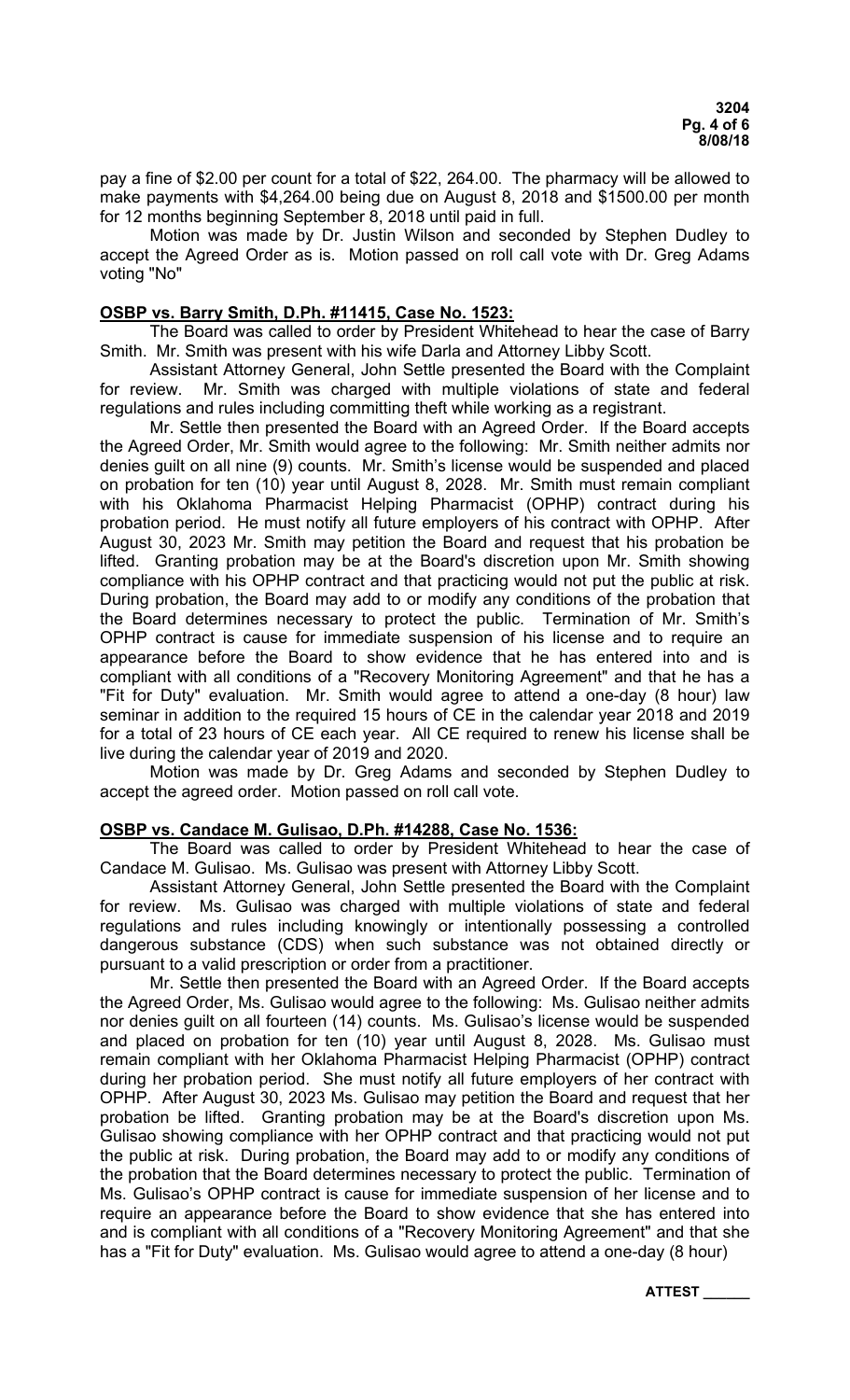law seminar in addition to the required 15 hours of CE in the calendar year 2018 and 2019 for a total of 23 hours of CE each year. All CE required to renew her license shall be live during the calendar year of 2019 and 2020.

 Motion was made by Dr. Stephen Dudley and seconded by Dr. Mark St. Cyr to accept the agreed order. Motion passed on roll call vote.

### **OSBP vs. David Johnson, D.Ph. #13426, Case No. 1377 – request to remove probation:**

 The Board was called to order by President Whitehead to hear the request of David Johnson. Mr. Johnson was present. Mr. Johnsons' request is to ask the Board to allow probation be removed from his file due to third parties using probation as a reason to remove contracts from licensed facilities that employ pharmacist that are on probation. Mr. Johnson stated that he was willing to continue with the requirements of the probation and that he would not be a preceptor until such time as the original probation would be removed.

 After a brief discussion, a motion was made by Dr. Justin Wilson and seconded by Stephen Dudley that the probation be lifted but that Mr. Johnson continue with the requirements of his original order and that he not be allowed a preceptor license for the remaining 2  $\frac{1}{2}$  years left on his probation. He is to submit a copy of the report for 3<sup>rd</sup> party. Motion passed on roll call vote with Dr. Mark St.Cyr voting "No"

#### **OSBP vs. Danielle Adams, D.Ph. #14486, Case No. 1429 – Request for Probation:**

 The Board was called to order by President Whitehead to hear the request of Danielle Adams. Ms. Adams was present. OPHP Director Kevin Rich testified on her behalf.

 After a brief discussion with Ms. Adams and Mr. Rich on her progress, a motion was made by Dr. Jim Spoon and seconded by Stephen Dudley to grant probation. Motion passed on roll call vote.

#### **Cantrell Drug appears before the Board to discuss their renewal for their Outsourcing Facility:**

 The Board was called to order by President Whitehead to hear the request of Cantrell Drug. James McFarley, D.Ph. and CEO of Cantrell Drug was present. Mr. McFarley was requesting that the Outsourcing renewal application for Cantrell Drug be approved.

 After a brief discussion with Mr. McFarley, a motion was made by Dr. Justin Wilson and seconded by Stephen Dudley that after a review of the reports and the FDA inspection by the staff, if the staff feels that they are satisfactory, the license will be allowed to renew. Motion passed on roll call vote.

### **NAPLEX applicant Felix Anyomi appears before the Board:**

 The Board was called to order by President Whitehead to hear the request of Felix Anyomi. Mr. Anyomi had taken and failed the NAPLEX 3 times and was requesting that the Board allow him a 4<sup>th</sup> attempt.

 After a brief discussion with Mr. Anyomi, a motion was made by Dr. Jim Spoon and seconded by Dr. Mark St. Cyr to grant Mr. Anyomi permission to re-take the NAPLEX one more time. Motion passed on roll call vote.

### **Gary Young, D.Ph. #8360 request to appear before the Board:**

 The Board was called to order by President Whitehead to hear the request of Gary Young. After a discussion with Mr. Young, the Board referred him to the staff and the Interim Director to help him work up a request to officially present to the Board at a Board meeting. They also recommended that he needs to have an OPHP contract in place.

# **Board Lobbyist, Jimmy Durant reports to the Board:**

 The Board was called to order by President Whitehead to hear the legislative report from Board Lobbyist, Jimmy Durant. Mr. Durant discussed the pending issues in state legislation.